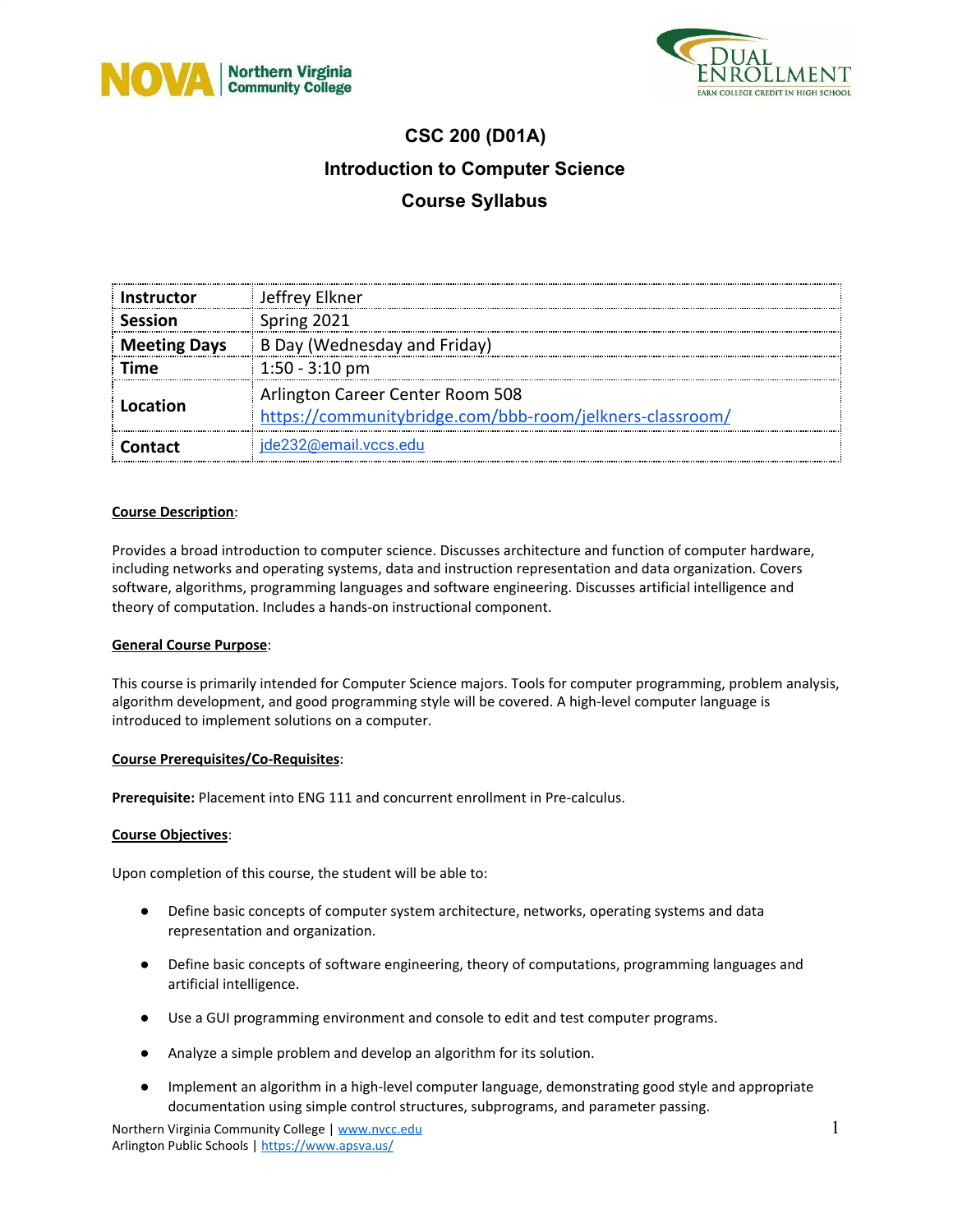



## **CSC 200 (D01A) Introduction to Computer Science**

## **Course Syllabus**

### **Major Topics to be Included**:

- ➢ Survey of Computer Science
	- Computer System Architecture
	- Computer Networks
	- Operating Systems
	- Data Representation and Organization
	- Software Engineering
	- Algorithms and Theory of Computation
	- Programming Languages
	- Artificial Intelligence and Other Topics
- ➢ Software Development
	- Problem Analysis and Algorithm Development
	- Programming Tools
	- Programming Style, Documentation and Program Testing
	- Data Types and Operations
	- Control Structures
	- Input/output
	- Subprograms and Parameters
	- Introduction to Object Oriented Programming

### **Required Instructional Materials:**

- Python for [Everybody,](https://www.py4e.com/) online course *by Dr. Charles Severance*
- Beginning Python [Programming](http://www.openbookproject.net/books/bpp4awd/) for Aspiring Web Developers *by Jeffrey Elkner*
- Django for [Everybody,](https://www.dj4e.com/) online course *by Dr. Charles Severance*
- Other freely available resources as provided by instructor

### **Course Credit**: 4 credits

### **Policies**:

### **I. Expectations**

- a. Introduction to Computer Science is a rigorous, college level course that will require sustained and consistent engagement from students.
- b. An average of 90 minutes of homework will be assigned for each 90 minutes in class. We will be utilizing a flipped classroom learning environment, where the lecture portion of the course material will be viewed individually at home *before* class meets, and class time will be used for collaborative engagement and discussion.
- c. Daily "mini quizzes" at the beginning of class will be used to be sure homework readings and practice have been completed. To be successful in this class, students will be expected to be prepared for these quizzes when they arrive in class.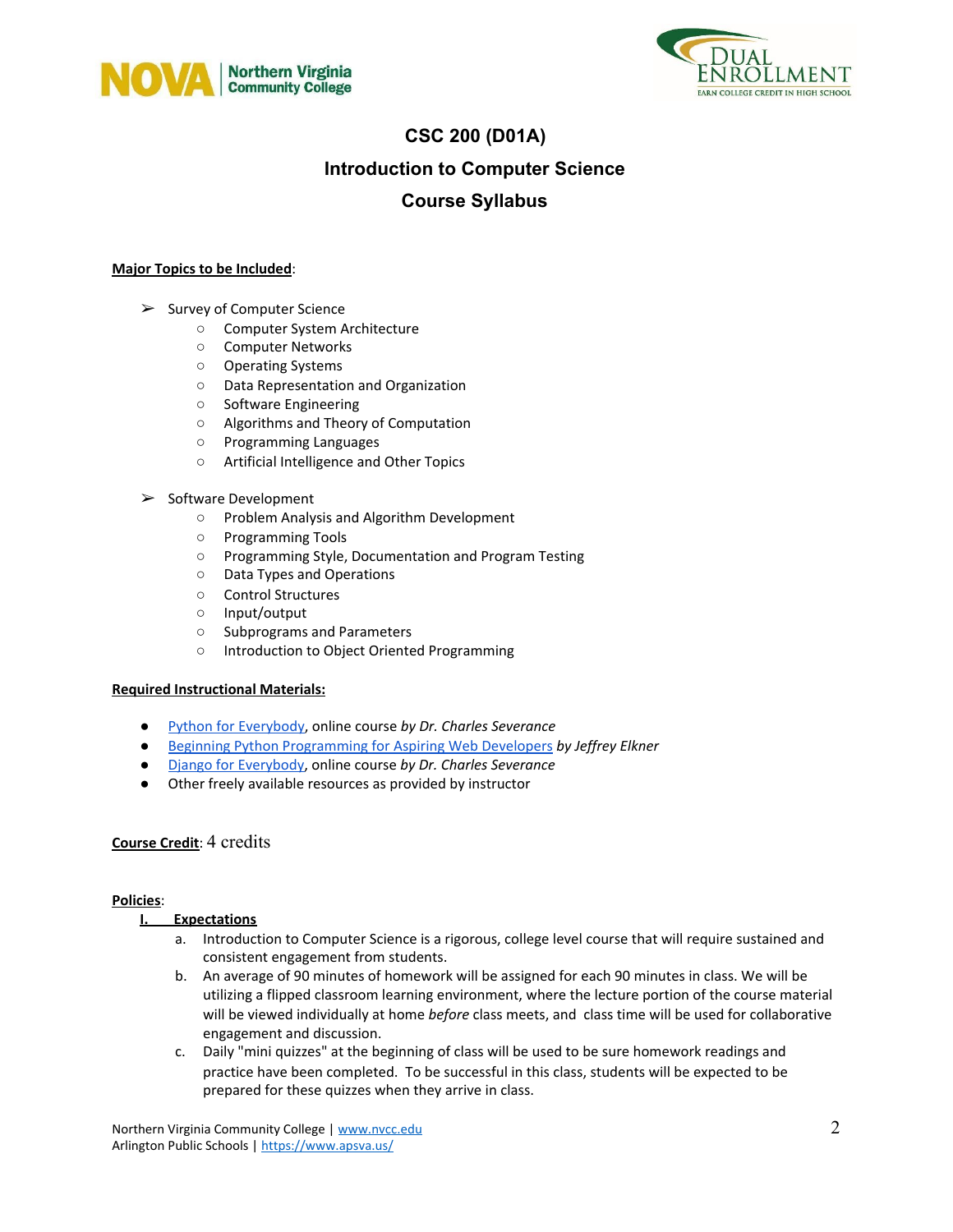



# **CSC 200 (D01A) Introduction to Computer Science Course Syllabus**

### **II. Grading Policies**

a. Grading Scale

A= 100 - 90 B= 89 - 80 C= 79 - 70 D=69 - 60 F= 59 and below

- b. Students will receive a weekly cumulative letter grade that will incorporate daily quizzes, tests, projects, and presentations. These weekly evaluations can be challenged by the student, *but only during the week immediately following when the evaluation is given*.
- c. The average of the weekly evaluations will make up 70% of the final grade, with the course final exam making up 30%.
- d. In cases where district grading policies conflict with college grading policies, the high school and college grades may differ; this may include assignment/test retakes, extended assignment due dates, capped minimum grade allowed, among other such district policies.
- e. It is important that students check their final NOVA grades in Blackboard as soon as the course(s) completed.

### **III. Course Policies**

### **a. Academic Integrity**

- **i.** The College does not tolerate academic dishonesty. Students who are not honest in their academic work will face disciplinary action along with any grade penalty the instructor imposes. Procedures for disciplinary measures and appeals are outlined in the Student Handbook (<http://www.nvcc.edu/students/handbook/>). In extreme cases, academic dishonesty may result in dismissal from the College.
- **ii. Plagiarism**: is the act of appropriating passages from the work of another individual, either word for word or in substance, and representing them as one's own work. This includes any submission of written work other than one's own. In short, plagiarism means using the exact words, opinions, or factual information from another person without giving that person credit. Students who are not honest in their academic work will face disciplinary action along with any grade penalty the instructor imposes. For more information about student academic integrity: <https://www.nvcc.edu/curcatalog/policies/integrity.html>*.*

### **b. Disabilities**

i. Students with disabilities are required to contact NOVA's Office of Disability Support Services (DSS) to discuss possible accommodations. All information is kept confidential and may increase your chances of success in the academic setting. If accommodations are agreed upon, student will receive a Memorandum of Accommodation (MOA) by DSS. For more information about NOVA's DSS office: [https://www.nvcc.edu/disability-services.](https://www.nvcc.edu/disability-services)

### **c. Self-Advocacy**

- i. Students are expected to reach out to their instructor if they do not understand content or expectations.
- ii. College instructors and other college personnel will not talk with a parent without the permission of and presence of the student. The conversation is between the administrator / faculty member and the student. The parent's role is to listen, give moral support, and summarize information and agreements if needed.